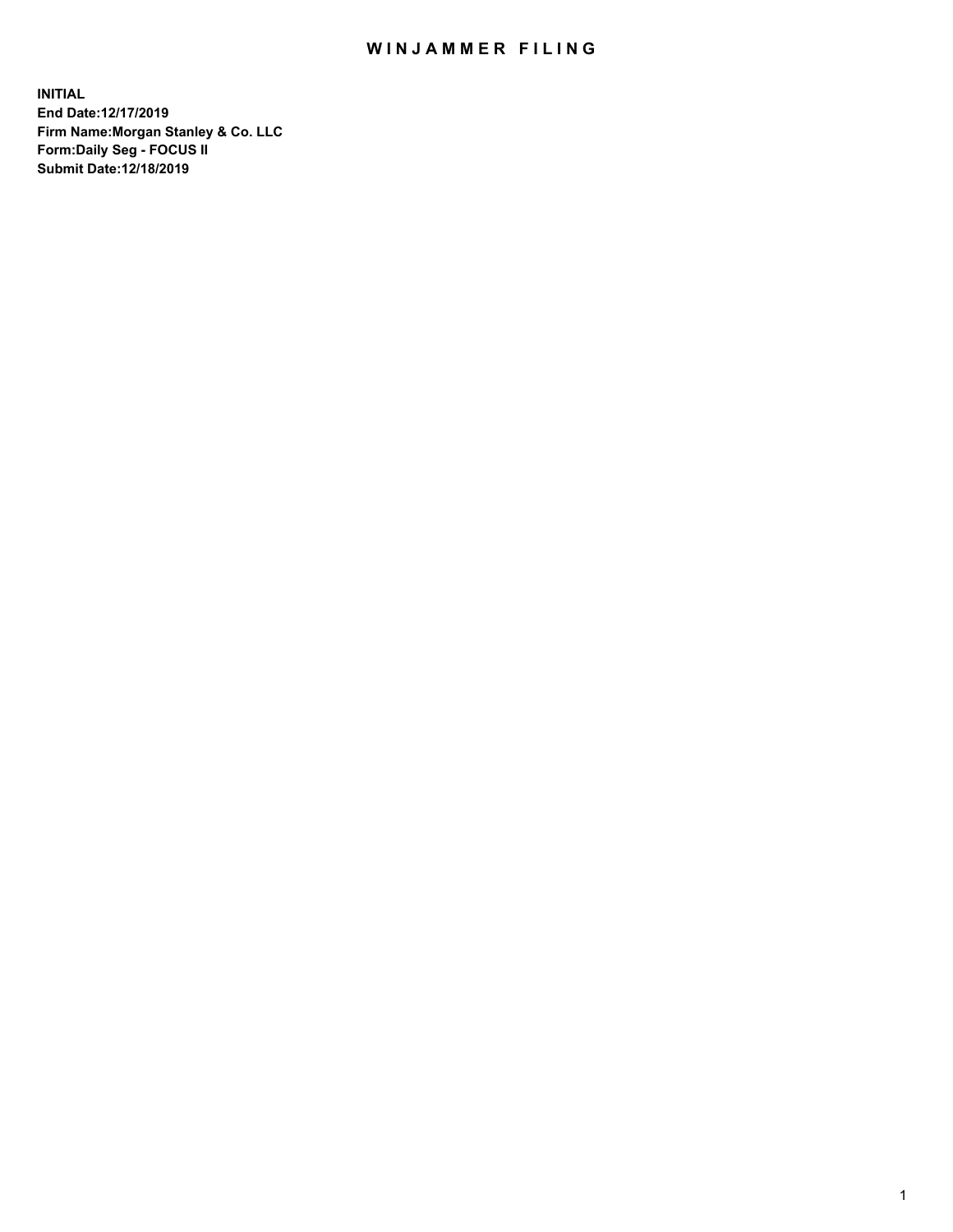**INITIAL End Date:12/17/2019 Firm Name:Morgan Stanley & Co. LLC Form:Daily Seg - FOCUS II Submit Date:12/18/2019 Daily Segregation - Cover Page**

| Name of Company                                                                                                                                                                                                                                                                                                               | Morgan Stanley & Co. LLC                                    |
|-------------------------------------------------------------------------------------------------------------------------------------------------------------------------------------------------------------------------------------------------------------------------------------------------------------------------------|-------------------------------------------------------------|
| <b>Contact Name</b>                                                                                                                                                                                                                                                                                                           | <b>Ikram Shah</b>                                           |
| <b>Contact Phone Number</b>                                                                                                                                                                                                                                                                                                   | 212-276-0963                                                |
| <b>Contact Email Address</b>                                                                                                                                                                                                                                                                                                  | Ikram.shah@morganstanley.com                                |
| FCM's Customer Segregated Funds Residual Interest Target (choose one):<br>a. Minimum dollar amount: ; or<br>b. Minimum percentage of customer segregated funds required:% ; or<br>c. Dollar amount range between: and; or<br>d. Percentage range of customer segregated funds required between:% and%.                        | 235,000,000<br><u>0</u><br>0 Q<br><u>00</u>                 |
| FCM's Customer Secured Amount Funds Residual Interest Target (choose one):<br>a. Minimum dollar amount: ; or<br>b. Minimum percentage of customer secured funds required:%; or<br>c. Dollar amount range between: and; or<br>d. Percentage range of customer secured funds required between:% and%.                           | 140,000,000<br><u>0</u><br>0 <sub>0</sub><br>0 <sup>0</sup> |
| FCM's Cleared Swaps Customer Collateral Residual Interest Target (choose one):<br>a. Minimum dollar amount: ; or<br>b. Minimum percentage of cleared swaps customer collateral required:%; or<br>c. Dollar amount range between: and; or<br>d. Percentage range of cleared swaps customer collateral required between:% and%. | 92,000,000<br><u>0</u><br><u>00</u><br>00                   |

Attach supporting documents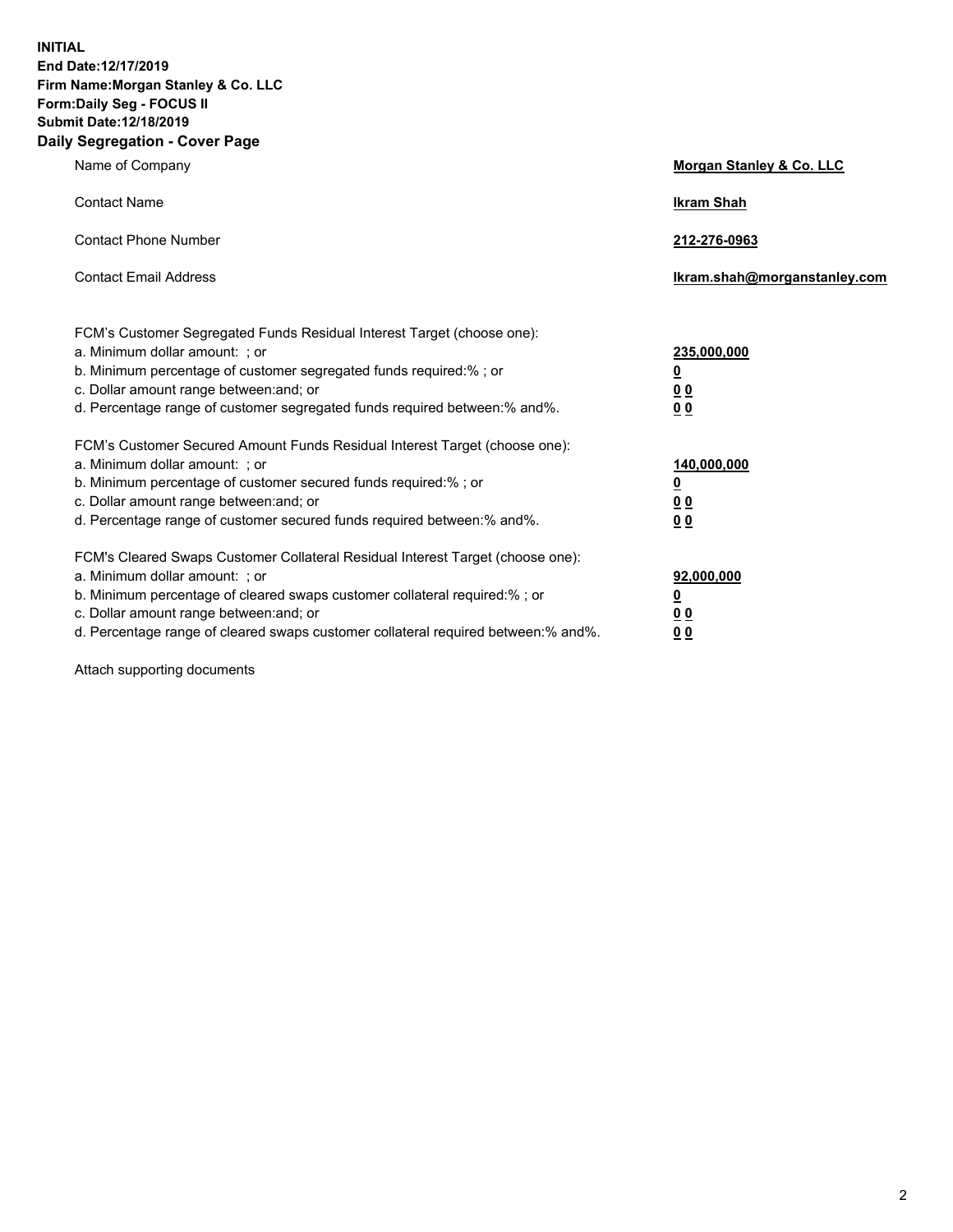## **INITIAL End Date:12/17/2019 Firm Name:Morgan Stanley & Co. LLC Form:Daily Seg - FOCUS II Submit Date:12/18/2019**

## **Daily Segregation - Secured Amounts**

Foreign Futures and Foreign Options Secured Amounts Amount required to be set aside pursuant to law, rule or regulation of a foreign government or a rule of a self-regulatory organization authorized thereunder 1. Net ledger balance - Foreign Futures and Foreign Option Trading - All Customers A. Cash **3,014,674,378** [7315] B. Securities (at market) **2,383,730,046** [7317] 2. Net unrealized profit (loss) in open futures contracts traded on a foreign board of trade **189,230,880** [7325] 3. Exchange traded options a. Market value of open option contracts purchased on a foreign board of trade **4,435,549** [7335] b. Market value of open contracts granted (sold) on a foreign board of trade **-6,415,211** [7337] 4. Net equity (deficit) (add lines 1. 2. and 3.) **5,585,655,642** [7345] 5. Account liquidating to a deficit and account with a debit balances - gross amount **136,644,650** [7351] Less: amount offset by customer owned securities **-135,741,574** [7352] **903,076** [7354] 6. Amount required to be set aside as the secured amount - Net Liquidating Equity Method (add lines 4 and 5) 7. Greater of amount required to be set aside pursuant to foreign jurisdiction (above) or line 6. FUNDS DEPOSITED IN SEPARATE REGULATION 30.7 ACCOUNTS 1. Cash in banks A. Banks located in the United States **124,048,608** [7500] B. Other banks qualified under Regulation 30.7 **707,475,026** [7520] **831,523,634** 2. Securities A. In safekeeping with banks located in the United States **334,403,370** [7540] B. In safekeeping with other banks qualified under Regulation 30.7 **0** [7560] **334,403,370** [7570] 3. Equities with registered futures commission merchants A. Cash **7,194,590** [7580] B. Securities **0** [7590] C. Unrealized gain (loss) on open futures contracts **1,528,662** [7600] D. Value of long option contracts **0** [7610] E. Value of short option contracts **0** [7615] **8,723,252** [7620] 4. Amounts held by clearing organizations of foreign boards of trade A. Cash **0** [7640] B. Securities **0** [7650] C. Amount due to (from) clearing organization - daily variation **0** [7660] D. Value of long option contracts **0** [7670] E. Value of short option contracts **0** [7675] **0** [7680] 5. Amounts held by members of foreign boards of trade A. Cash **2,367,885,207** [7700] B. Securities **2,049,326,676** [7710] C. Unrealized gain (loss) on open futures contracts **187,702,217** [7720] D. Value of long option contracts **4,435,549** [7730] E. Value of short option contracts **-6,415,211** [7735] **4,602,934,438** 6. Amounts with other depositories designated by a foreign board of trade **0** [7760] 7. Segregated funds on hand **0** [7765] 8. Total funds in separate section 30.7 accounts **5,777,584,694** [7770] 9. Excess (deficiency) Set Aside for Secured Amount (subtract line 7 Secured Statement Page 1 from Line 8)

- 10. Management Target Amount for Excess funds in separate section 30.7 accounts **140,000,000** [7780]
- 11. Excess (deficiency) funds in separate 30.7 accounts over (under) Management Target **51,025,976** [7785]

**0** [7305]

**5,586,558,718** [7355]

## **5,586,558,718** [7360]

[7530]

[7740] **191,025,976** [7380]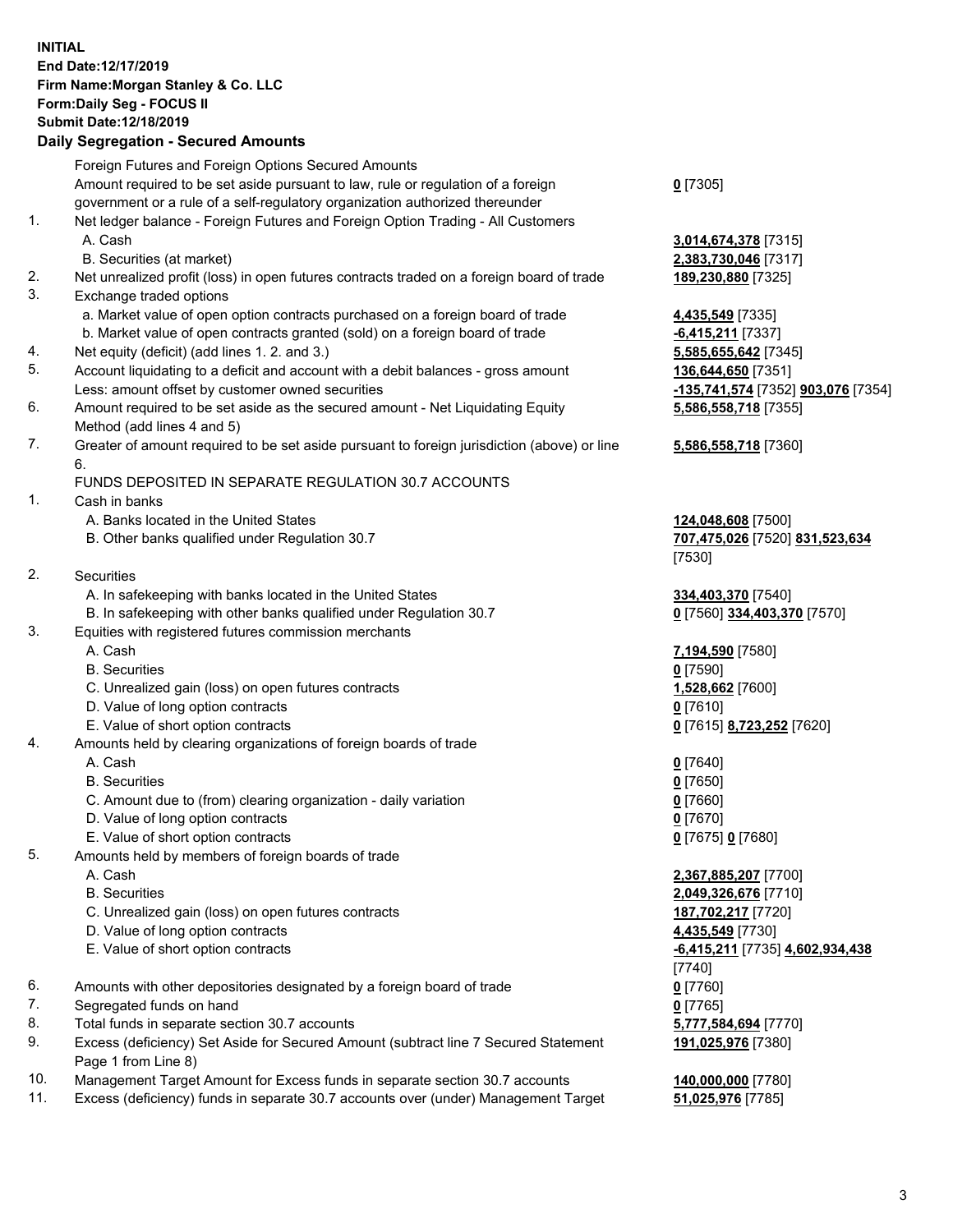|     | <b>INITIAL</b>                                                                                 |                                                  |
|-----|------------------------------------------------------------------------------------------------|--------------------------------------------------|
|     | End Date:12/17/2019                                                                            |                                                  |
|     | Firm Name: Morgan Stanley & Co. LLC                                                            |                                                  |
|     | Form: Daily Seg - FOCUS II                                                                     |                                                  |
|     | Submit Date: 12/18/2019                                                                        |                                                  |
|     | Daily Segregation - Segregation Statement                                                      |                                                  |
|     | SEGREGATION REQUIREMENTS(Section 4d(2) of the CEAct)                                           |                                                  |
| 1.  | Net ledger balance                                                                             |                                                  |
|     | A. Cash                                                                                        | 10,509,406,921 [7010]                            |
|     | B. Securities (at market)                                                                      | 6,381,072,892 [7020]                             |
| 2.  | Net unrealized profit (loss) in open futures contracts traded on a contract market             | 238,288,416 [7030]                               |
| 3.  | Exchange traded options                                                                        |                                                  |
|     | A. Add market value of open option contracts purchased on a contract market                    | 321,755,234 [7032]                               |
|     | B. Deduct market value of open option contracts granted (sold) on a contract market            | -264,723,649 [7033]                              |
| 4.  | Net equity (deficit) (add lines 1, 2 and 3)                                                    | 17,185,799,814 [7040]                            |
| 5.  | Accounts liquidating to a deficit and accounts with                                            |                                                  |
|     | debit balances - gross amount                                                                  | 239,513,915 [7045]                               |
|     | Less: amount offset by customer securities                                                     | <u>-238,582,532</u> [7047] <b>931,383</b> [7050] |
| 6.  | Amount required to be segregated (add lines 4 and 5)                                           | 17,186,731,197 [7060]                            |
|     | FUNDS IN SEGREGATED ACCOUNTS                                                                   |                                                  |
| 7.  | Deposited in segregated funds bank accounts                                                    |                                                  |
|     | A. Cash                                                                                        | 4,076,501,433 [7070]                             |
|     | B. Securities representing investments of customers' funds (at market)                         | $0$ [7080]                                       |
|     | C. Securities held for particular customers or option customers in lieu of cash (at            | 900,999,293 [7090]                               |
|     | market)                                                                                        |                                                  |
| 8.  | Margins on deposit with derivatives clearing organizations of contract markets                 |                                                  |
|     | A. Cash                                                                                        | 7,107,453,327 [7100]                             |
|     | B. Securities representing investments of customers' funds (at market)                         | $0$ [7110]                                       |
|     | C. Securities held for particular customers or option customers in lieu of cash (at<br>market) | 5,480,073,599 [7120]                             |
| 9.  | Net settlement from (to) derivatives clearing organizations of contract markets                | <u>-160,101,201</u> [7130]                       |
| 10. | Exchange traded options                                                                        |                                                  |
|     | A. Value of open long option contracts                                                         | 321,755,234 [7132]                               |
|     | B. Value of open short option contracts                                                        | -264,723,649 [7133]                              |
| 11. | Net equities with other FCMs                                                                   |                                                  |
|     | A. Net liquidating equity                                                                      | 11,620,337 [7140]                                |
|     | B. Securities representing investments of customers' funds (at market)                         | $0$ [7160]                                       |
|     | C. Securities held for particular customers or option customers in lieu of cash (at            | $0$ [7170]                                       |
|     | market)                                                                                        |                                                  |
| 12. | Segregated funds on hand                                                                       | $0$ [7150]                                       |
| 13. | Total amount in segregation (add lines 7 through 12)                                           | 17,473,578,373 [7180]                            |
| 14. | Excess (deficiency) funds in segregation (subtract line 6 from line 13)                        | 286,847,176 [7190]                               |
| 15. | Management Target Amount for Excess funds in segregation                                       | 235,000,000 [7194]                               |
| 16. | Excess (deficiency) funds in segregation over (under) Management Target Amount                 | 51,847,176 [7198]                                |

16. Excess (deficiency) funds in segregation over (under) Management Target Amount Excess